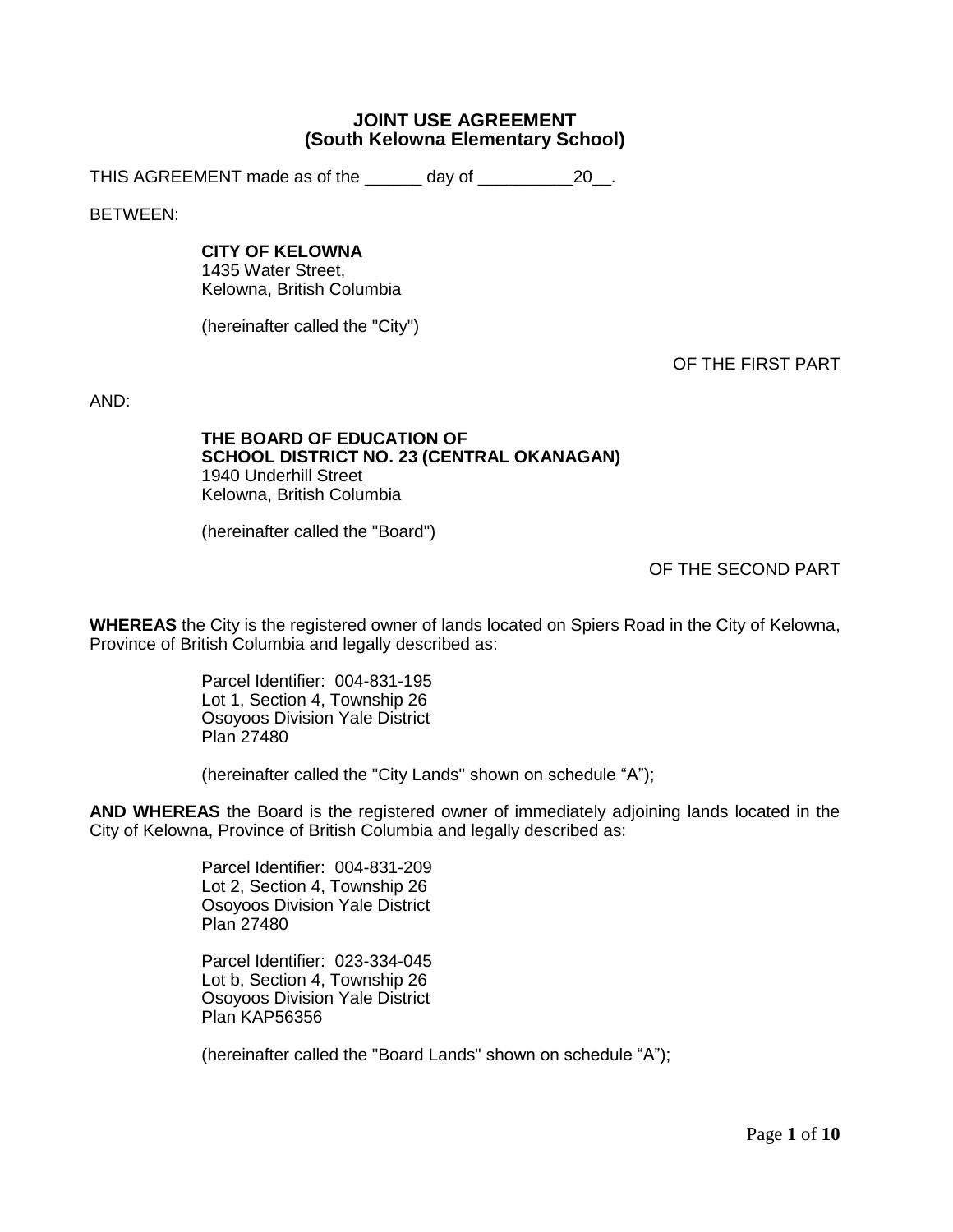**AND WHEREAS** the Board and the City have agreed to joint use of the School Facilities and City Facilities located on the Board Lands and City Lands (collectively referred to as the "Facilities") as described herein in accordance with specific funding allocation responsibilities for the joint benefit and ultimate use of the Site.

**AND WHEREAS** the Board and the City desires to use the Facilities for community use;

**AND WHEREAS** the City and the Board endeavour to maximize the use of public funds for community and educational purposes;

**NOW THEREFORE THIS AGREEMENT WITNESS**, the Board and the City, in consideration of the covenants and agreements herein contained, agree as follows:

# 1.0 PURPOSE:

The purpose of this Agreement is to provide a framework within which members of the local community, the Board, the public generally and students of the School can cooperate to maximize the development potential and use of recreational and educational facilities provided by the Board and the City for efficient and effective management and administration of the School and City Facilities.

## 2.0 FACILITIES

#### 2.01 Development

The responsibility for various Facilities improvements by the Board and by the City, including the capital costs thereof, shall be allocated in accordance with Schedule "B" subject to such adjustments from time to time as the Board and the City may mutually agree.

## 2.02 MAINTENANCE

Unless otherwise agreed between the Board and the City maintenance of the School Facilities (as defined in 3.01) shall be undertaken and paid for by the Board. Maintenance of the City Facilities (as defined in 3.02) shall be undertaken and paid for by the City. Joint site maintenance responsibilities will be in accordance with Schedule "B" as amended from time to time by mutual agreement of the parties. Such maintenance requirements shall be consistent with the provisions of the collective agreements entered into by the Board and the City with their respective unions.

## 3.0 JOINT USE OF FACILITIES

- 3.01 For the purposes of this Agreement, the "School Facilities" shall include the following components as shown on Schedule "A":
	- (a) The School playfields including the leased lands and the parking facilities; and
	- (b) The gymnasium, kitchen, multi-purpose area, library, storage area, common public areas and any other areas as approved by the administrative officer located within the School building.
- 3.02 For the purposes of this Agreement, the "City Facilities" shall include the following as shown on Schedule "A":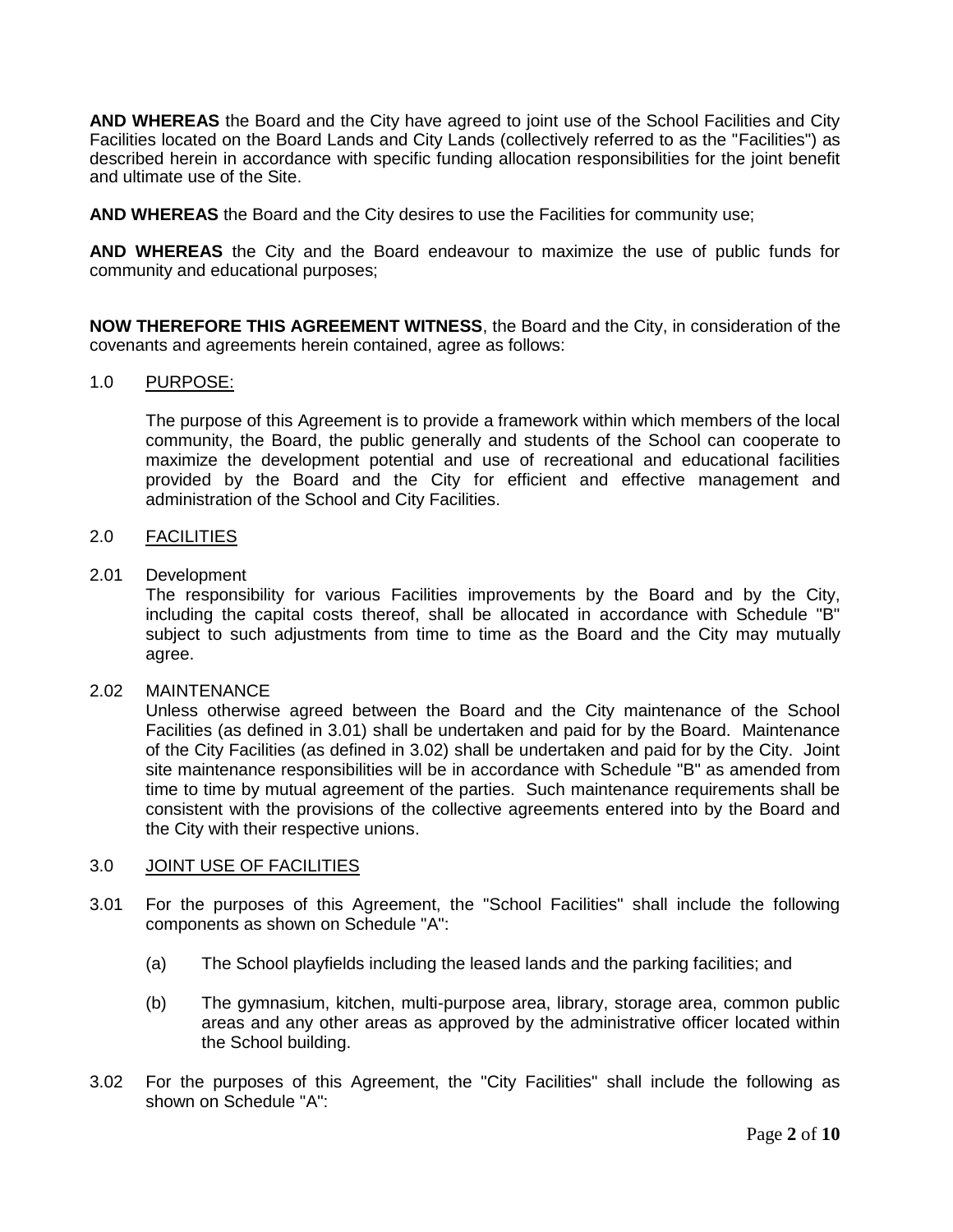- (a) All facilities and improvements within the area referred to as Centennial Park including:
	- i) outdoor multipurpose court;<br>ii) playfields:
	- playfields:
	- iii) picnic areas:
	- iv) other passive activity areas;
	- v) field washroom.
- 3.03 The City and the Board agree that the playfields within the Site shall be open and accessible areas without fences or other physical separation.
- 3.04 For the purpose of this Agreement, in consideration and prior agreement of the financial commitment made by the City, the Board agrees that the City shall have first right of access to the School Facilities as set out in Clause 3.01 as follows:
	- a) From 2:35 P.M. to 10:00 P.M. on weekdays during the regular school year, except as previously scheduled b the school Principal.
	- b) From 8:00 A.M. to 10:00 P.M. on Saturdays and Sundays throughout the calendar year, with consideration for closing security needs and custodial services, except as previously scheduled by the school Principal;
	- c) From 7:30 A.M. to 10:00 P.M. on weekdays during the school holiday periods subject to maintenance or security requirements.
- 3.05 Any additional maintenance or security requirements for any planned activity by the City outside of the time outlined in Clause 3.04 and the costs thereof shall be agreed to in advance by the Operating Committee. Such maintenance and security requirements shall be consistent with the provisions of the collective agreements entered into by the Board and the City from time to time with their respective unions.
- 3.06 The purchase or replacement of joint used program equipment by the Board and the City thereof shall be agreed to in advance by the Operating Committee.
- 4.0 ADMINISTRATIVE RESPONSIBILITY
- 4.01 For the purposes of implementing and administering the Agreement, the administrative authority of the City shall be exercised by the City Manager and the administrative authority of the Board shall be exercised by the Superintendent of Schools or their designates ('the Designated Representatives"). These two persons shall be responsible for determining operating parameters affecting the Facilities and for the delegation of operating authority within those parameters to the Operating Committee subject to Clause 4.02 following.
- 4.02 The use and operation of the Facilities shall be subject to the policies, regulations and conditions of the Board and the City respectively as they shall, from time to time determine.
- 4.03 The Board will ensure that the activities under this Joint Use Agreement are not in conflict with the collective agreement with the Central Okanagan Teachers Association (COTA) and the Canadian Union of Public Employees (CUPE), Local 3523.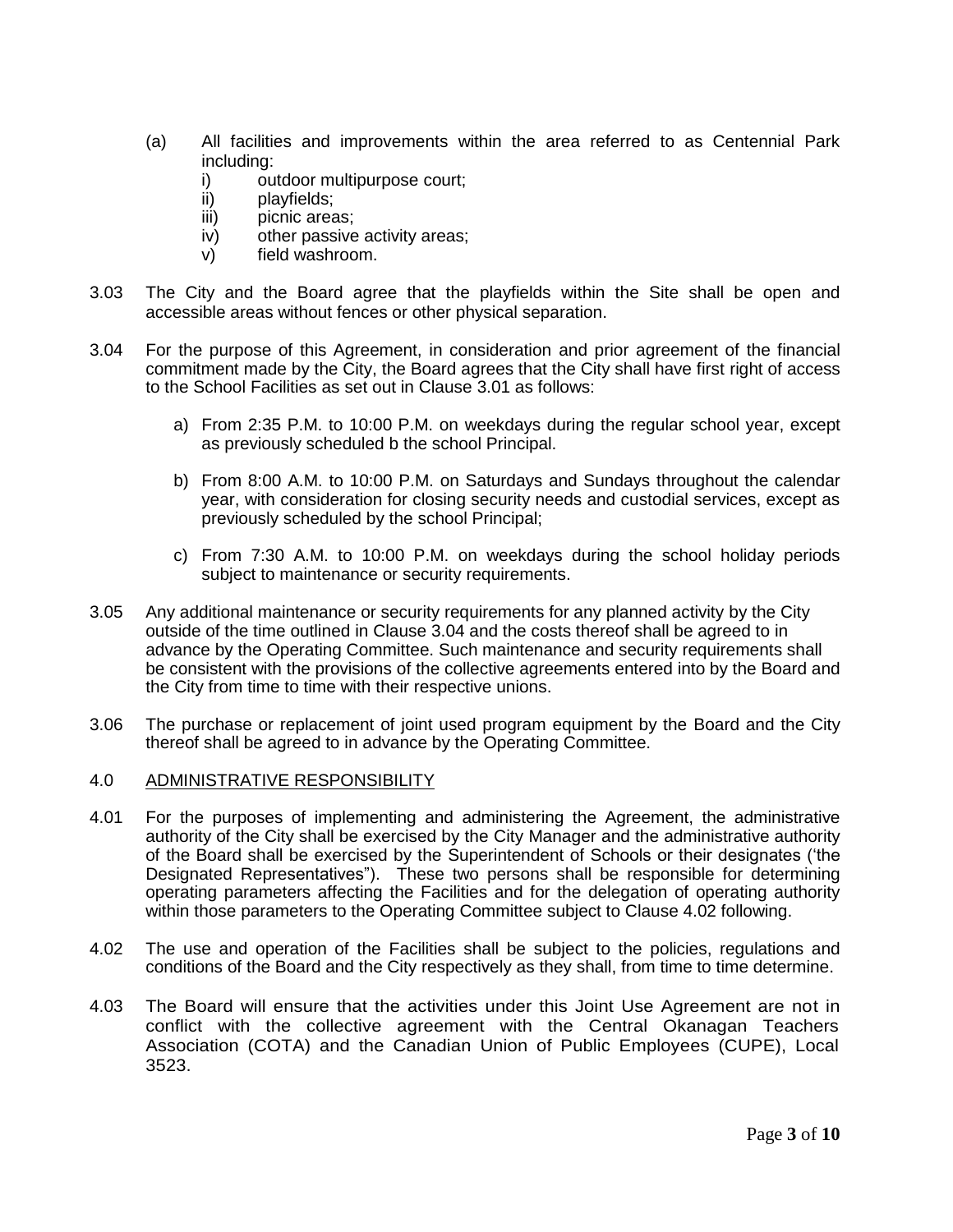## 5.0 OPERATING COMMITTEE

- 5.01 The Operating Committee shall be comprised of the following members:
	- (a) One representative appointed by the Superintendent of Schools;
	- (b) One representative appointed by the City Manager;
	- (c) Other representatives from the parent advisory council, local residents and the local residents association may at any time be invited to participate at the Operating Committee's request.

## 5.02 OPERATING COMMITTEE MANDATE

The Operating Committee's mandate shall be to work in partnership with local residents, the local resident's association, the parent advisory council of the School, the City and the Board to provide inclusive and coordinated community based approach to the planning, programming and scheduling of the Facilities. The Operating Committee shall consult, amend and cooperate to develop, maintain and coordinate an overall annual schedule of approved uses for the Facilities in order to assure maximum use of the Facilities meeting the needs of the Board, the City, local residents and the community at large.

## 5.03 OPERATING COMMITTEE GUIDELINES

The Operating Committee shall work within policy guidelines and operating authorities established from time to time by the Board and City which shall include the following:

## (a) MEETINGS/REPORTING

The Operating Committee shall meet as required to be determined by mutual agreement. Minutes shall be taken of all matters discussed at each meeting.

- b) BUDGET/OPERATING COSTS
	- i) The Board agrees that annual costs relating to the operations and maintenance of the School Facilities (as detailed in 3.01) will be charged back to the City (as detailed in schedule C). These are limited to: custodial services, security services and utilities.
	- ii) By June of each year the representative appointed by the Superintendent of Schools shall meet with the representative appointed by the City Manager to review the budget (as detailed in schedule C) and to discuss any additional anticipated operation, maintenance and equipment costs pertaining to the joint use of the Facilities as set out in Clause 3.05 and 3.06.
	- iii) By June of each year the representative appointed by the City Manager shall provide the representative appointed by the Superintendent of Schools an annual report pertaining to the joint use of the Facilities.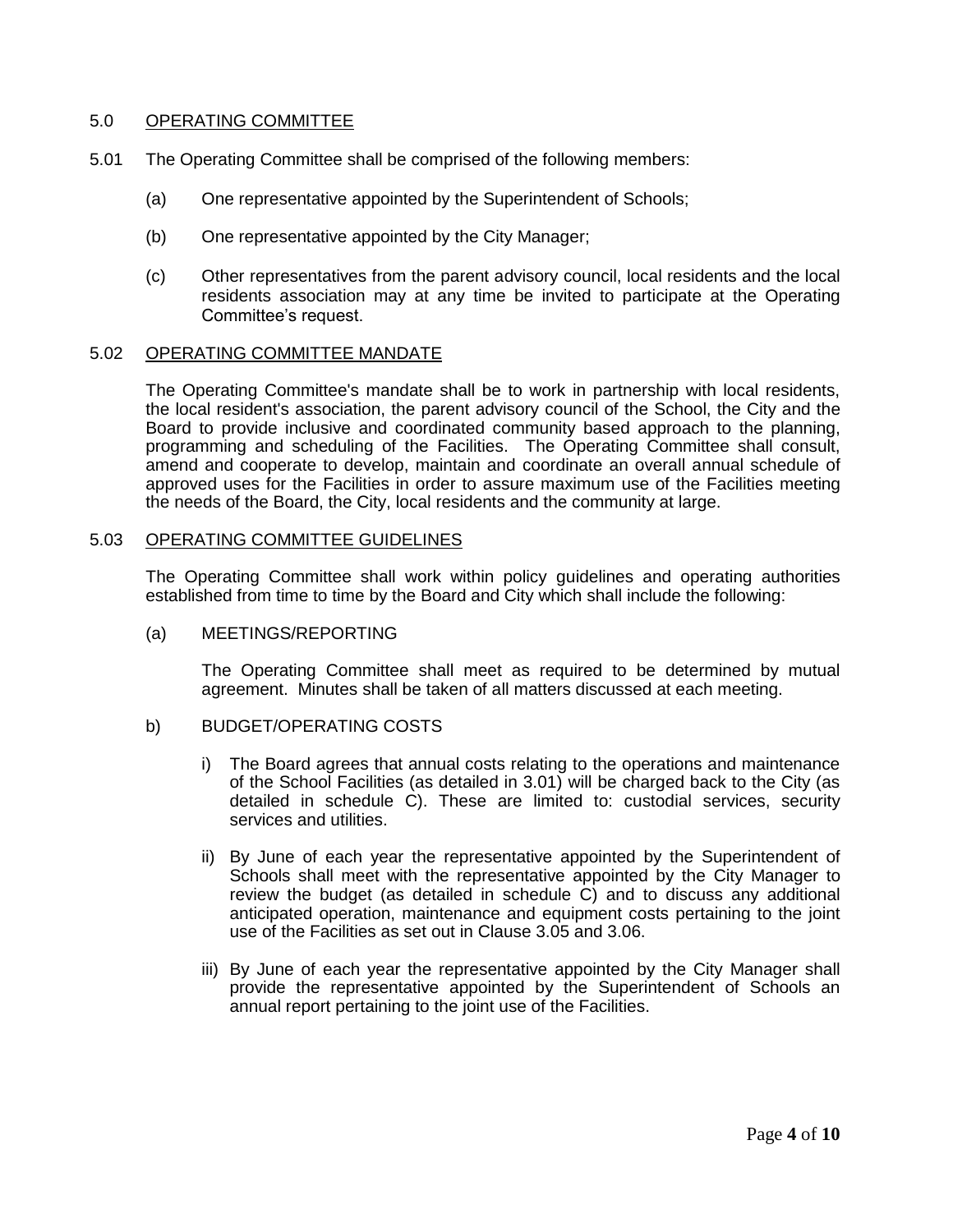## c) SCHEDULING/TIME AVAILABILITY

The Operating Committee shall develop criteria for the priority of uses and access to the Facilities in order to maintain a schedule that meets the needs of the Board and the City.

The Operating Committee shall recognize the School's requirement for the Facilities and playfields located on both Board Lands and City Lands from 8:00 A.M. until 2:35 P.M. during school days as well as special events as scheduled by the School Principal.

The Operating Committee shall allocate the remaining time for the Facility for public programs. If there is still available time at the Facility the owner of that facility will be notified and the owner may book the Facility to other parties, if so desired. If the owner of that facility does book it to another party not associated with the Operating Committee, the term shall be the lesser of one year, or the start of the school year following in July. After that time allocation shall be returned to the Operating Committee for their allocation.

The Operating Committee will agree upon space allocation, as outlined in 3.04 prior to each season.

- By the end of June for the following September through December
- By the end of September for the following January through March
- By the end of December for the following April through June
- By the end of March for the following July and August

Any changes to the agreed upon space allocation, by either the City or the School District requires a minimum of 10 days notice prior to the event date.

## d) RENTAL OF FACILITIES

Agreements for use of the School Facility shall be regulated by Board Policy on the Board's form of Rental Agreement. Agreements for use of the City Facility shall be regulated by City Policy on City's form of Rental Agreement. All revenues for use of the City Facility shall be payable to the City and all revenues for use of the School Facility shall be payable to the Board. In cases of joint sponsorship of activities, the Board and the City shall mutually agree on a division of the revenues.

## e) CUSTODIAL SERVICES

The Board shall determine the level of service required for the custodial maintenance of the School Facilities. Should the City require additional custodial service the additional service will be invoiced accordingly.

Annually the School Facilities will undergo a one-week maintenance shutdown, dates to be determined by the Operating Committee.

# f) INSURANCE/LIABILITY/SECURITY

i) The Board agrees that the use of the City Lands thereon, will be at its own risk and the Board agrees to indemnify and save harmless the City from and against all actions, costs, claims and demands of every kind, description or nature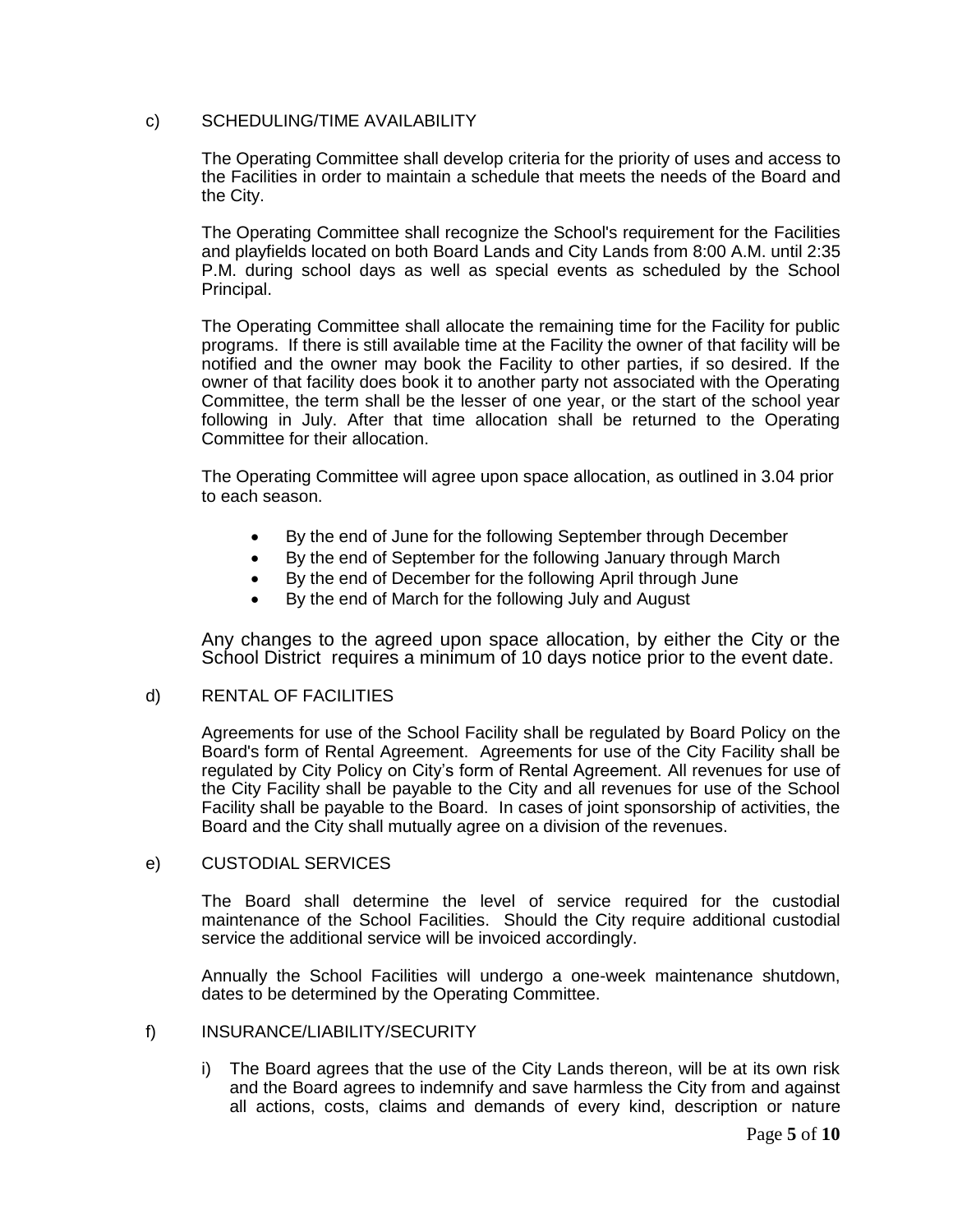arising out of or in any way connected with such use, including claims arising pursuant to the Occupiers' Liability Act, except where any such actions, costs, claims and demands arise from the negligent acts or omissions of the City or those for whom it is in law responsible.

- ii) The City agrees that the use of the Board Lands and facilities thereon, will be at its own risk and the City agrees to indemnify and save harmless the Board from and against all actions, costs, claims and demands of every kind, description or nature arising out of or in any way connected with such use, including claims arising pursuant to the Occupiers' Liability Act, except where any such actions, costs, claims and demands arise from the negligent acts of omissions of the Board or those for whom it is in law responsible.
- iii) The City and the Board, subject to limitations placed on the Board by the Ministry of Education, further agree that each party shall maintain liability insurance for their Lands and the Facilities thereon, in an amount and form that is common and prudent to their respective activities.
- iv) Any agreements for use of the Facilities by any third party shall require such third party to obtain comprehensive general liability insurance as specified in the rental agreement and such insurance shall name the City, and the Board, as Additional Insured's there under. Such agreement shall also specify that the third party shall indemnify the City, its elected officials, officers, employees and agents and the Board, its officers, employees and agents from and against any and all suits or claims alleging damage or injury (including death) to any person or property that may occur or that may be alleged to have occurred, in the course of the rental or other use of the specific Facilities included in the agreement.
- v) The security provisions established by the Board or by the City from time to time with respect to their respective Facilities shall be set out in the Rental Agreement and shall be strictly enforced and adhered to by all parties using those Facilities.

## g) MONITORING/EVALUATING/RECOMMENDATIONS

The Operating Committee shall monitor the implementation of this Agreement and the participation by staff of the City and Board in the implementation of the joint use of the Site. The Operating Committee shall recommend policy changes or operating authority guidelines to the Board and City for the better coordination of programs and the effective use of the Site consistent with the mandate of the Operating Committee as defined in paragraph 5.02 herein.

## h) RESOLUTION OF DISPUTES

The Operating Committee shall mediate problems and concerns related to use of the Site. In the event the Designated Representatives are unable to resolve the dispute, they shall refer the dispute to the Board and City. In the event the Board and City are unable to resolve the dispute, the dispute shall be referred to arbitration pursuant to the Commercial Arbitration Act, as applicable at time of referral, of British Columbia for a final and binding decision on the parties.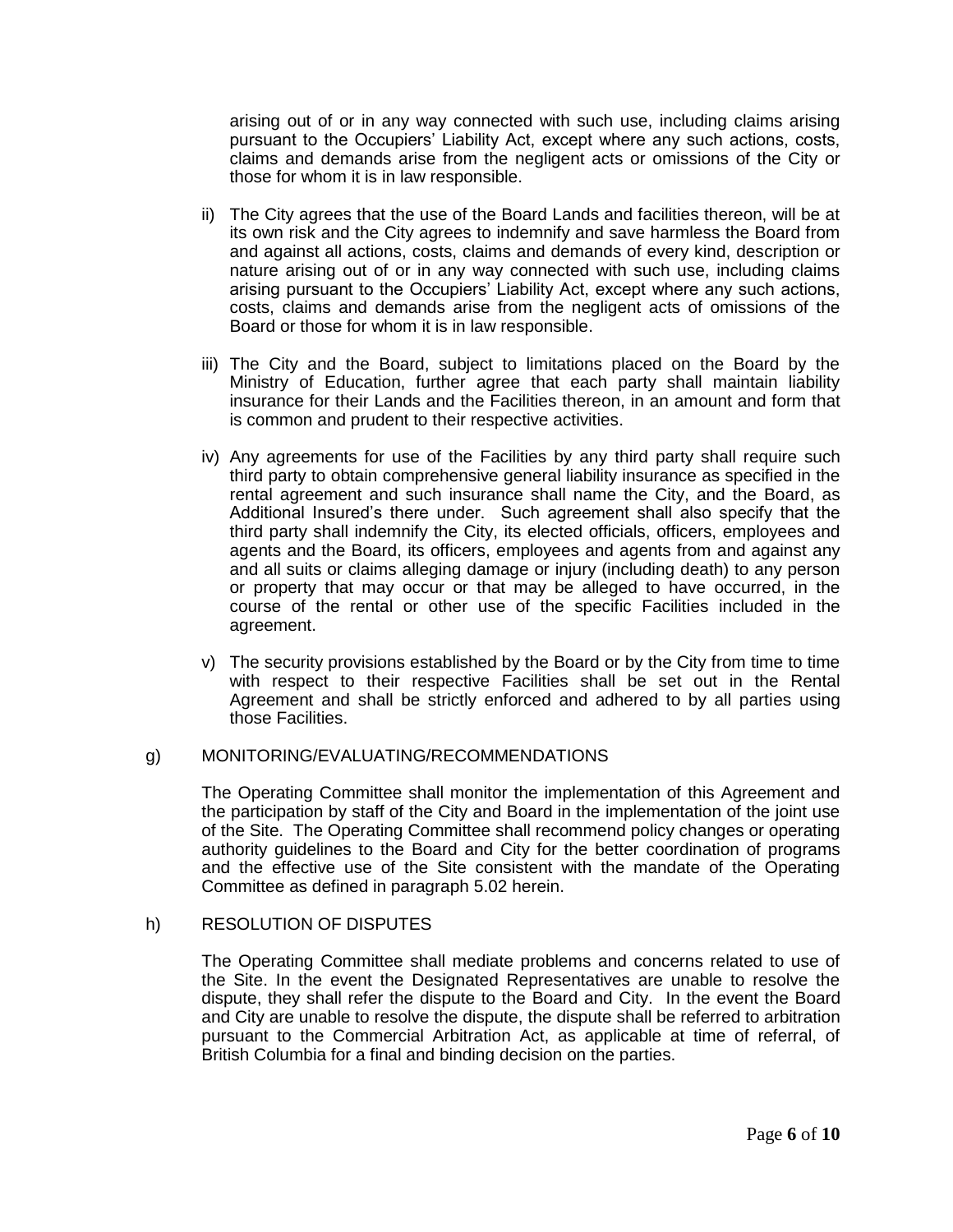i) SMOKING AND TOBACCO USE/ALCOHOL

The Operating Committee shall require that all policies of the Board and of the City with respect to smoking and tobacco use and consumption of alcohol in or on the Site are adhered to.

#### 6.0 DISPOSITION OF INTEREST

6.01 Neither party shall dispose of its interest in this Agreement or any renewal thereof without the prior written consent of the other party.

#### 7.0 TERM/RENEWAL

- 7.01 This Agreement shall be for a term of five (5) years, commencing July, 1 2015 and terminating June 30, 2020 unless terminated by the mutual agreement of both parties hereto.
- 7.02 Six months prior to the termination of the agreement, the parties can enter into discussion to renew the agreement. If no agreement is concluded at the expiration of this agreement and negotiations are continued, this agreement shall remain in effect up to the time a subsequent agreement is reached or until negotiations are discontinued by either party.
- 7.03 This Agreement is subject to approval by the Board of Education of School District No. 23 (Central Okanagan) and the City Council of the City of Kelowna.
- 7.04 This Agreement shall enure to the benefit of and be binding upon the parties hereto and their respective successors and permitted assigns.

**IN WITNESS WHEREOF** the parties have hereunto executed this Agreement by their duly authorized signing officers on the day and year first above written.

**THE BOARD OF EDUCATION OF SCHOOL DISTRICT NO. 23 (CENTRAL OKANAGAN)** by its authorized signatories:

\_\_\_\_\_\_\_\_\_\_\_\_\_\_\_\_\_\_\_\_\_\_\_\_\_\_\_\_\_\_\_\_

**CITY OF KELOWNA** by its authorized signatories:

\_\_\_\_\_\_\_\_\_\_\_\_\_\_\_\_\_\_\_\_\_\_\_\_\_\_\_\_\_\_\_\_

\_\_\_\_\_\_\_\_\_\_\_\_\_\_\_\_\_\_\_\_\_\_\_\_\_\_\_\_\_\_\_\_

Mayor

Secretary Treasurer

City Clerk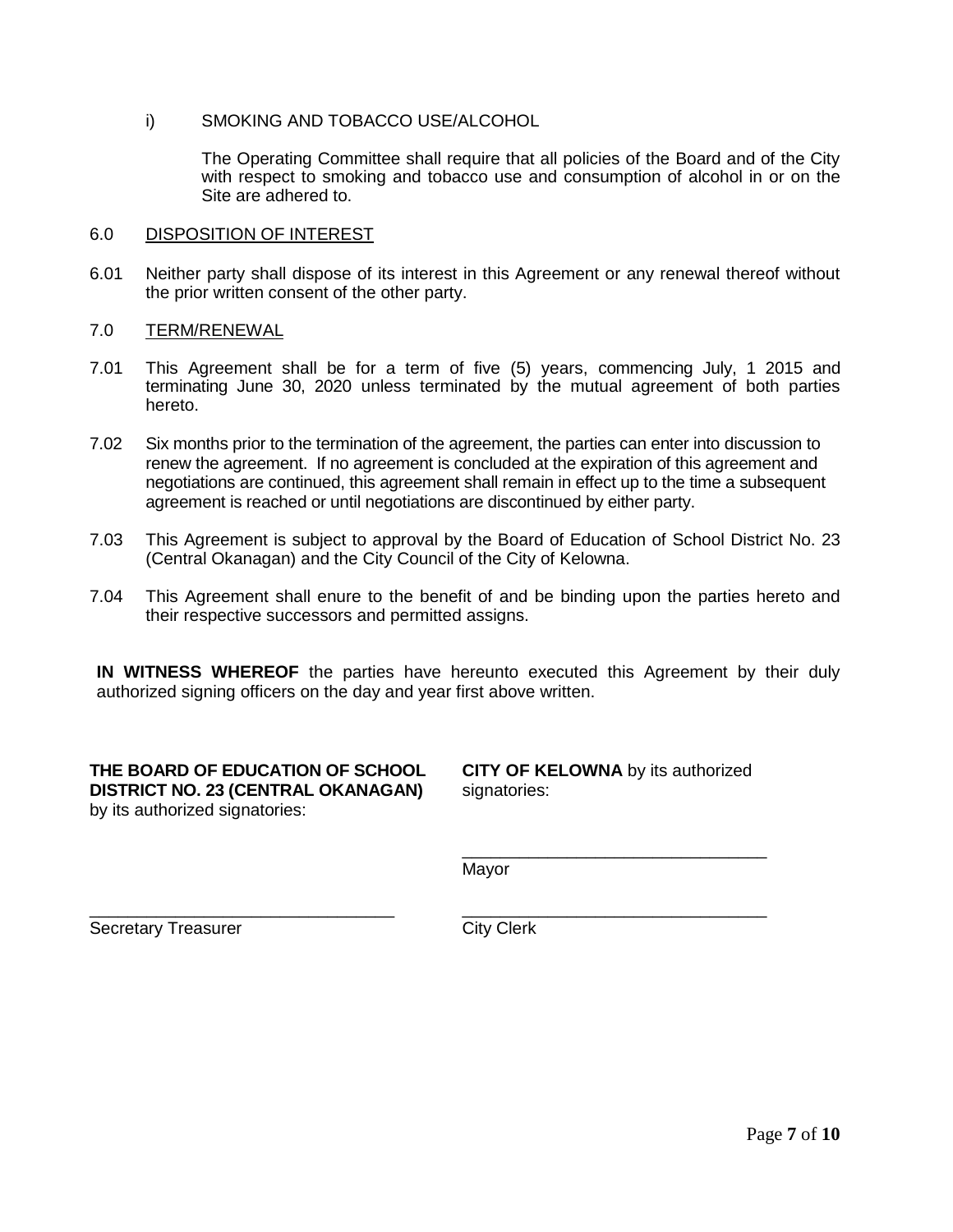

Page **8** of **10**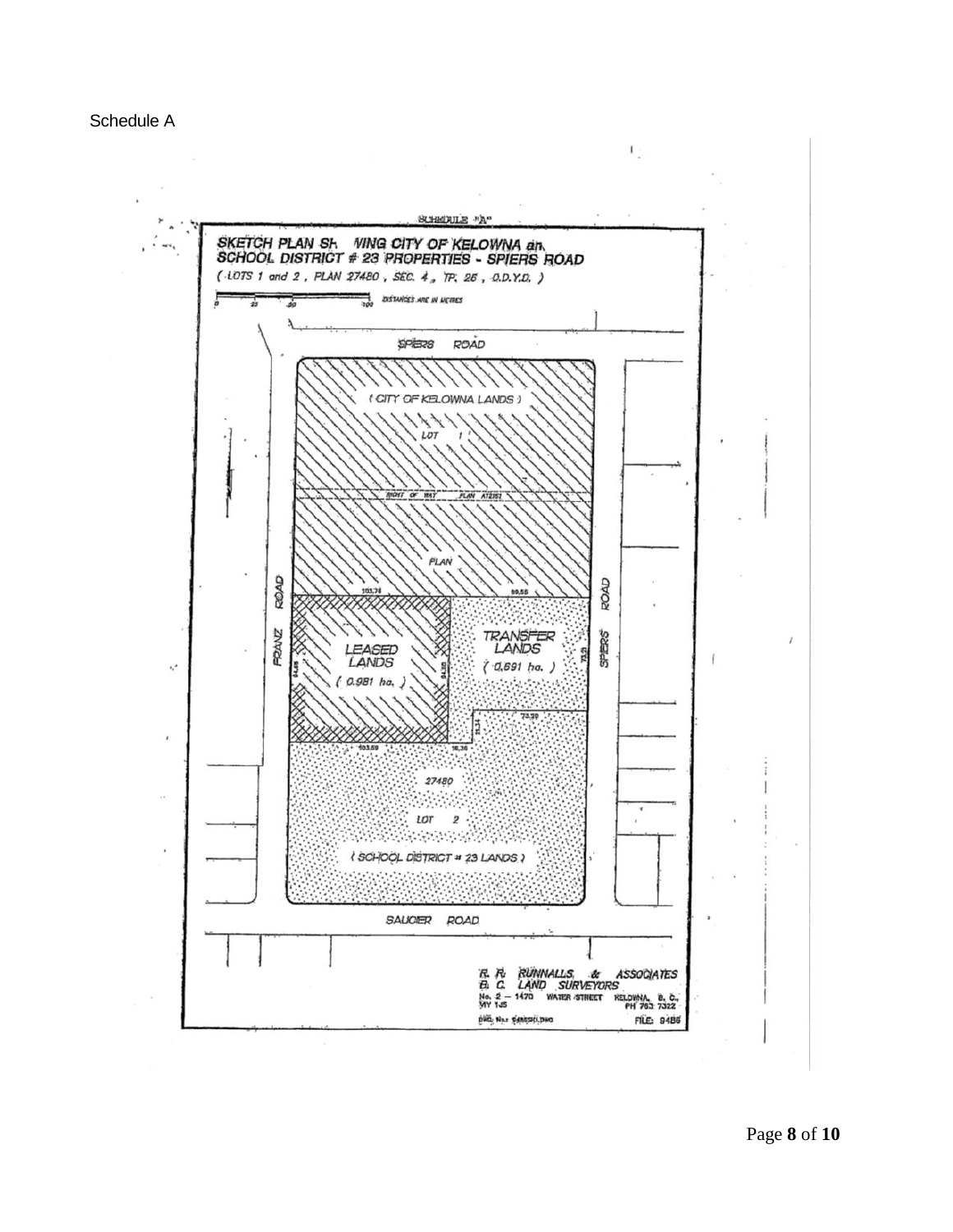| <b>SCHEDULE 'B'</b>                                                                                                                                                    |                                             |              |                                           |              |  |  |
|------------------------------------------------------------------------------------------------------------------------------------------------------------------------|---------------------------------------------|--------------|-------------------------------------------|--------------|--|--|
| JOINT USE AGREEMENT - MAINTENANCE RESPONSIBILITY                                                                                                                       |                                             |              |                                           |              |  |  |
|                                                                                                                                                                        |                                             |              |                                           |              |  |  |
| SOUTH KELOWNA ELEMENTARY - SOUTH KELOWNA CENTENNIAL                                                                                                                    |                                             |              |                                           |              |  |  |
| <b>PARK</b>                                                                                                                                                            |                                             |              |                                           |              |  |  |
|                                                                                                                                                                        |                                             |              |                                           |              |  |  |
| <b>TENANT INFORMATION</b><br>Partner Agency: City of Kelowna                                                                                                           |                                             |              |                                           |              |  |  |
| Original Agreement Date: April 28, 1994                                                                                                                                |                                             |              |                                           |              |  |  |
| Updated: October 26, 1995 & May 2011                                                                                                                                   |                                             |              |                                           |              |  |  |
| Updated: July 2015<br>Expiry Date: June 2020                                                                                                                           |                                             |              |                                           |              |  |  |
| Lease Description: South Kelowna Elementary & City of Kelowna South Kelowna Centennial Park - Joint Use and Maintenance                                                |                                             |              |                                           |              |  |  |
| Exclusions:                                                                                                                                                            |                                             |              |                                           |              |  |  |
|                                                                                                                                                                        |                                             |              |                                           |              |  |  |
|                                                                                                                                                                        | <b>MAINTENANCE</b><br><b>RESPONSIBILITY</b> |              | <b>FINANCIAL</b><br><b>RESPONSIBILITY</b> |              |  |  |
| <b>MAINTENANCE ITEM</b>                                                                                                                                                | <b>SD 23</b>                                | <b>CITY</b>  | <b>SD23</b>                               | <b>CITY</b>  |  |  |
| <b>Grounds Maintenance</b>                                                                                                                                             |                                             |              |                                           |              |  |  |
| Site Litter Control - Garbage Collection                                                                                                                               |                                             | $\checkmark$ |                                           | 100%         |  |  |
| Grass Cutting - All Fields (City Fields 2x per week)<br>Grass Cutting - All Fields (City Fields 2x per week)                                                           |                                             |              | 100%                                      |              |  |  |
| String Trimming associated with mowing                                                                                                                                 |                                             |              |                                           |              |  |  |
| Grass Maintenance: Fertilize, Weed Control, Aeration & Vandalism - All Fields                                                                                          |                                             | ✔            |                                           | 100%<br>100% |  |  |
| Landscape Maintenance -Full Site except perimeter around school<br>Landscape Maintenance -Within perimeter of sidewalk (around school)                                 |                                             |              | 100%                                      |              |  |  |
| <b>Field Lining -School Fields</b>                                                                                                                                     |                                             |              | 100%                                      |              |  |  |
| <b>Field Lining - City Fields</b>                                                                                                                                      |                                             |              |                                           | 100%         |  |  |
| Shale Area Maintenance (Ball Diamonds)                                                                                                                                 |                                             | ✓            |                                           | 100%         |  |  |
| Tree Maintenance - City Lands & leased lands                                                                                                                           |                                             |              |                                           | 100%         |  |  |
| Tree Maintenance - School Lands                                                                                                                                        |                                             |              | 100%                                      |              |  |  |
|                                                                                                                                                                        |                                             |              |                                           |              |  |  |
| Site Services & Equipment Maintenance                                                                                                                                  |                                             |              |                                           |              |  |  |
| Septic Field Maintenance<br>Services in school building (water supply, electrical services etc)<br>Services in school building (water supply, electrical services etc) |                                             |              | 100%                                      |              |  |  |
| Goal Posts                                                                                                                                                             |                                             |              | 100%<br>100%                              |              |  |  |
| <b>Backstops</b>                                                                                                                                                       |                                             | ✓            |                                           | 100%         |  |  |
| Irrigation System (in accord with areas of installation)                                                                                                               |                                             | .            |                                           | 100%         |  |  |
| Irrigation seasonal blowout                                                                                                                                            |                                             |              |                                           | 100%         |  |  |
|                                                                                                                                                                        |                                             | ✓<br>.       |                                           | 100%         |  |  |
| Fencing - Chain link<br>Fencing - Barriers                                                                                                                             |                                             | $\checkmark$ | 100%                                      | 100%         |  |  |
| <b>Traffic Control Pipe Gates</b>                                                                                                                                      |                                             |              | 100%                                      |              |  |  |
| Adventure Playground                                                                                                                                                   |                                             |              | 100%                                      |              |  |  |
| Other Playground Equipment                                                                                                                                             |                                             |              | 100%                                      |              |  |  |
| Site Parking Lot Maintenance (including lighting)                                                                                                                      |                                             |              | 100%                                      |              |  |  |
| Vandalism - Parking Lot<br>Site Snow Removal                                                                                                                           | ✓                                           |              | 100%<br>100%                              |              |  |  |
| Site Sidewalk cleaning and sanding                                                                                                                                     |                                             |              | 100%                                      |              |  |  |
| Field House - All maintenance                                                                                                                                          |                                             |              |                                           | 100%         |  |  |
| Multi-Purpose Sports Court                                                                                                                                             |                                             | ✓            |                                           | 100%         |  |  |
| Vandalism - Field House & Sports Court                                                                                                                                 |                                             | ✔            |                                           | 100%         |  |  |
|                                                                                                                                                                        |                                             |              |                                           |              |  |  |
| <b>Utilities</b>                                                                                                                                                       |                                             |              |                                           |              |  |  |
| Electrical                                                                                                                                                             |                                             |              |                                           |              |  |  |
| Water                                                                                                                                                                  |                                             |              |                                           |              |  |  |
|                                                                                                                                                                        |                                             |              |                                           |              |  |  |
|                                                                                                                                                                        |                                             |              |                                           |              |  |  |